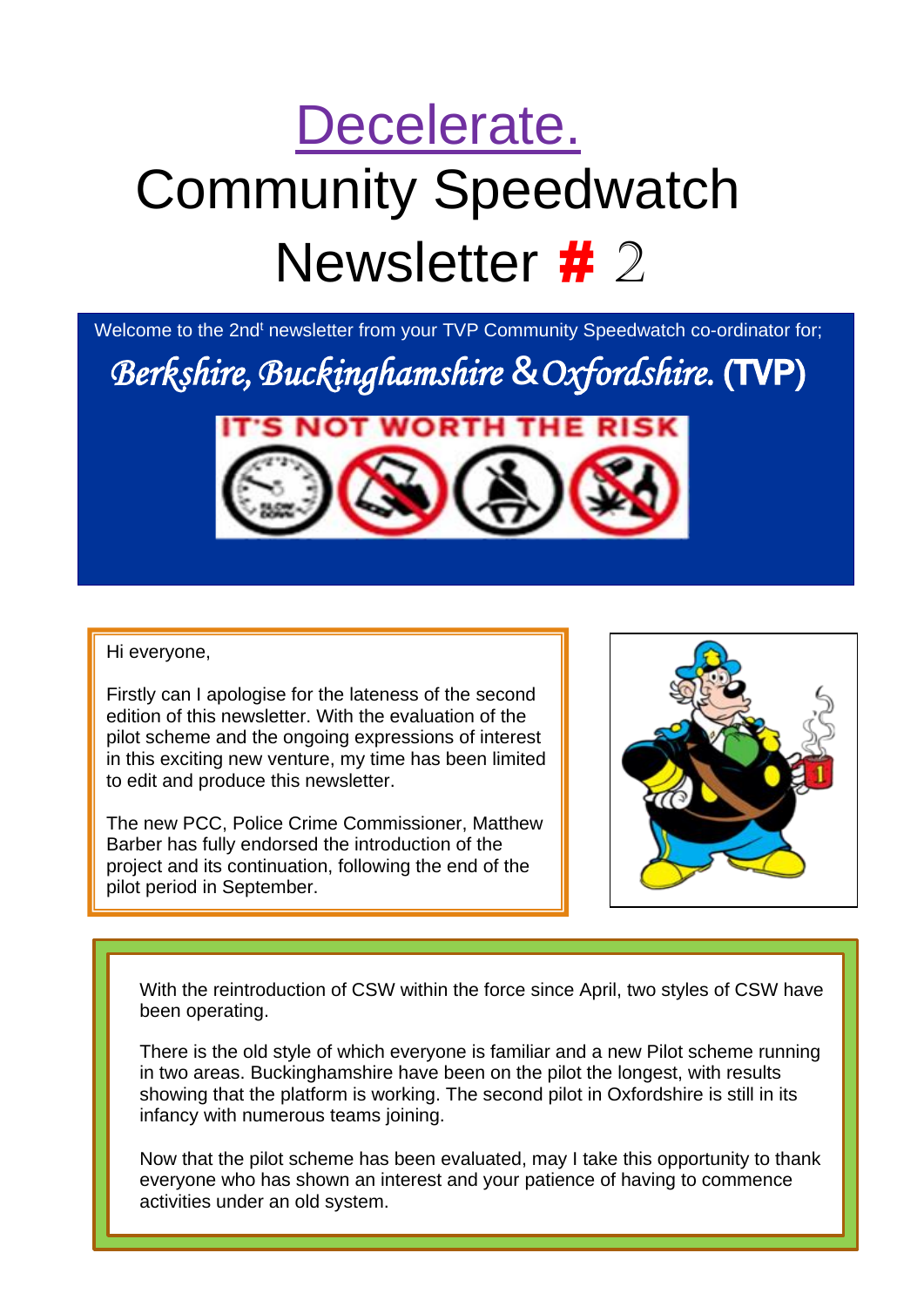### **GOOD NEWS**

The pilot scheme has been running since April 2021 and has proven to be a platform of which individuals and the Police are able to work seamlessly. To that end, I am pleased to announce that the new platform will now be rolled out across Thames Valley within the next 3 months. As of 01<sup>st</sup> October 2021, Thames Valley Police will slowly migrate users of the old system onto the new platform.





The use of CSW signage has been raised. The position as going forward will be as follows.

Villages/towns are able to use signage that makes road users aware of an area being active In the CSW scheme. The signs can either be placed on entry to a village or town and be permanent, fixed to existing road side furniture or a single sign that must be placed between 15-20m prior to the activity taking place.

The old and very heavy 'A' frames can still be used. These will not be replaced by TVP when they come to their end of use. These signs remain the property of TVP until that end of use comes into effect. However, they may be recalled at any time.

All prices are FROM;

A 1 = 3mm aluminium composite Community Speedwatch Wall mount Signs 600mm x 215mm with radius corners and laminated digital print in black / white on reflective yellow background £31.74

B 1 = 3mm aluminium composite Community Speedwatch Wall mount Signs 1000mm x 360mm with radius corners and laminated digital print in black / white on reflective yellow background £68.53

C 1 = 3mm aluminium composite Community Speedwatch Wall mount Signs 300mm x 420mm with radius corners and laminated digital print in black / white on reflective yellow background £30.18

D 1 = 3mm aluminium composite Community Speedwatch Wall mount Signs 420mm x 600mm with radius corners and laminated digital print in black / white on reflective yellow background £48.93

E 1 = 3mm aluminium composite Community Speedwatch Post mount Signs 600mm x 215mm with radius corners and laminated digital print in black / white on reflective yellow background £49.84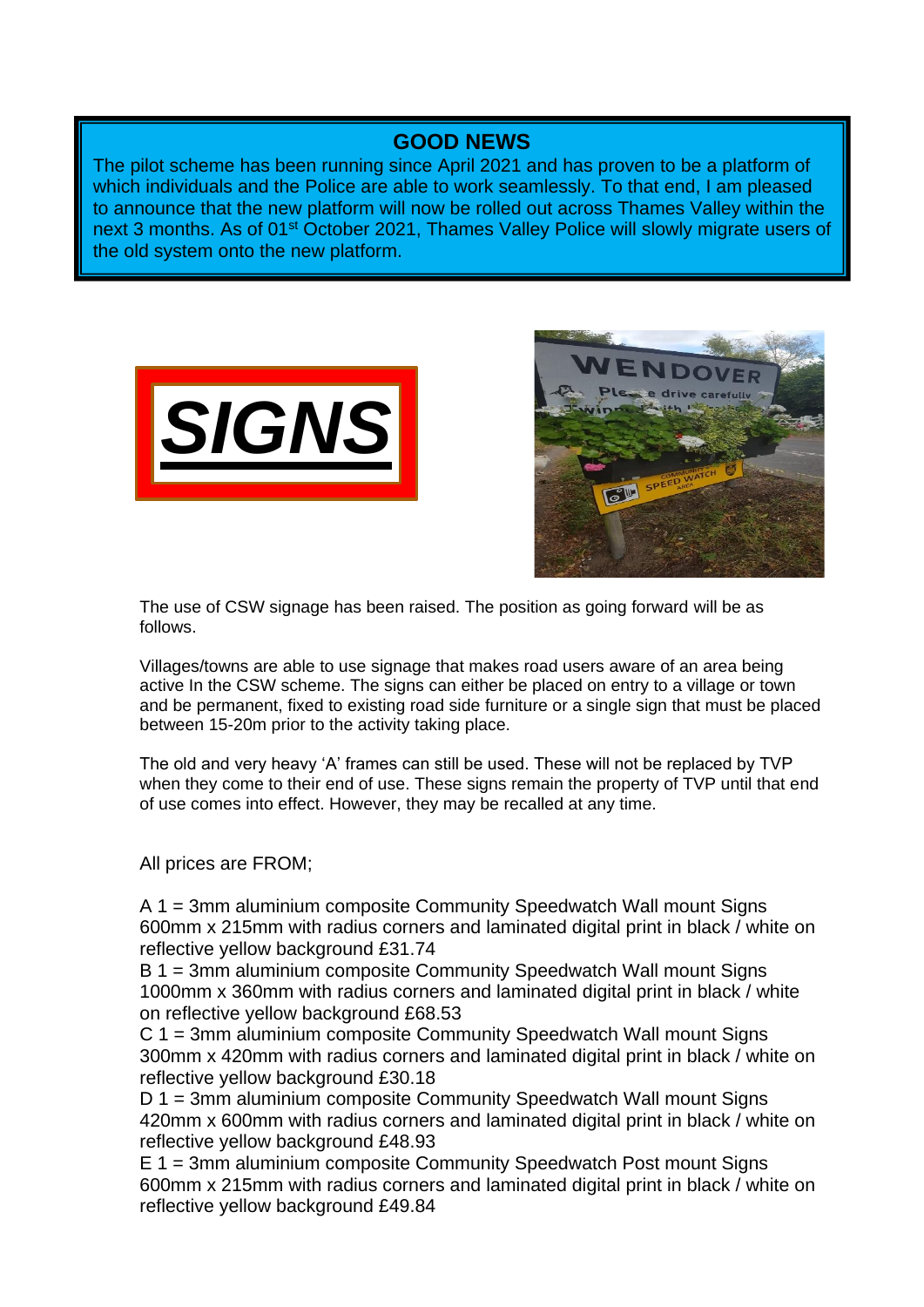F 1 = 3mm aluminium composite Community Speedwatch Post mount Signs 1000mm x 360mm with radius corners and laminated digital print in black / white on reflective yellow background £102.70

G 1 = 3mm aluminium composite Community Speedwatch Post mount Signs 300mm x 420mm with radius corners and laminated digital print in black / white on reflective yellow background £43.22

H 1 = 3mm aluminium composite Community Speedwatch Post mount Signs 600mm x 215mm with radius corners and laminated digital print in black / white on reflective yellow background £60.78

Stainless steel clips for above are from £3.00

The dimensions of the signs are those that would conform to TVP Community speed watch protocols.

These prices quoted from Sign Wizzard Aylesbury.

Other sign makers in the Thames Valley may quote differently.

#### **AUTHORISATION MUST BE SOUGHT FROM YOUR LOCAL AUTHORITY OR PARISH PRIOR TO PURCHASING, REGARDING FIXING TO EXISTING ROADSIDE FURNITURE.**

### *EQUIPMENT*

We strongly recommended that each group/village/team purchase their own equipment. This allows flexibility of the teams to undertake activities as and when they see fit. It takes away the potential scenario that equipment not being available

The PCC, Matt Barber is in the process of securing, short-term loan start-up kits for new areas that are waiting for funds to be made available to purchase equipment. These will be available, on a loan period of up to 6 months only, once loaned you cannot request to loan again. This will enable other teams starting up in the TVP area to get started as soon as possible.

1, **Use of hand held devices**; TVP will now support the use of such devices due to the cost implications that static devices were costing, therefore impeding smaller communities from being able to use the scheme.

Only **NON HOME OFFICE APPROVED** devices can be used. The likes of Laser LTI 20/20 and SPEEDAR devices are **NOT** to be used within the scheme. An example of such an approved device, and there are others, would be a Bushnell 101911 radar gun, which is currently selling online around £160 online. There is however one caveat, the use of a device called **pocket radar** will not be sanctioned. This is due to the increased ability of operators to misuse the equipment.

2, **Insurance;** Providing each scheme has signed a service level agreement and had undergone the relative training, then the TVP insurance will be in place. This has a liability of £50M, far higher than that of a small parish being able to obtain. On the new scheme the platform will enable each location to be certified and thus creating the service level agreement to the group.